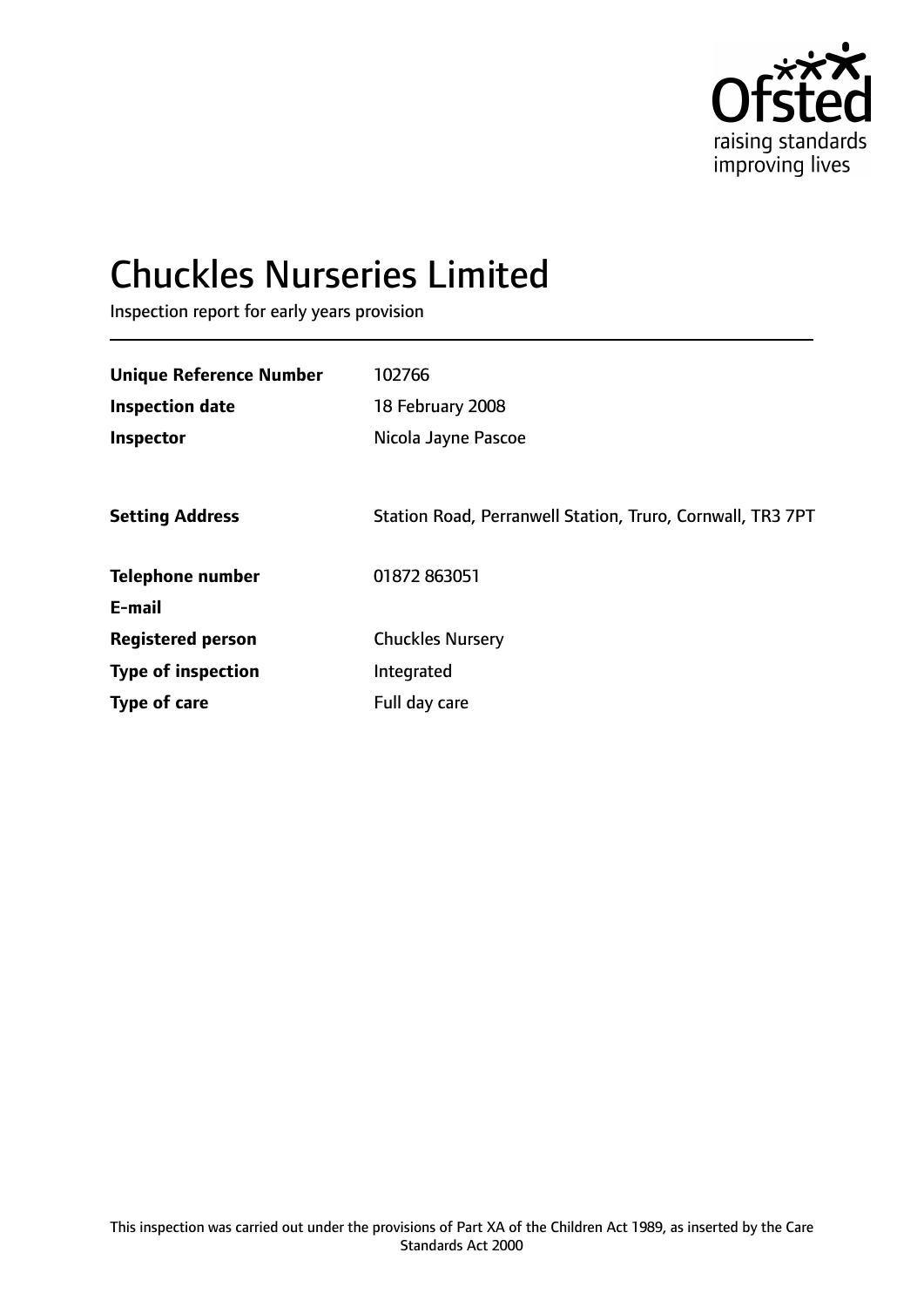### **ABOUT THIS INSPECTION**

The purpose of this inspection is to assure government, parents and the public of the quality of childcare and, if applicable, of nursery education. The inspection was carried out under Part XA Children Act 1989 as introduced by the Care Standards Act 2000 and, where nursery education is provided, under Schedule 26 of the School Standards and Framework Act 1998.

This report details the main strengths and any areas for improvement identified during the inspection. The judgements included in the report are made in relation to the outcomes for children set out in the Children Act 2004; the National Standards for under 8s day care and childminding; and, where nursery education is provided, the *Curriculum guidance for the foundation stage.*

The report includes information on any complaints about the childcare provision which Ofsted has received since the last inspection or registration or 1 April 2004 whichever is the later.

#### **The key inspection judgements and what they mean**

*Outstanding: this aspect of the provision is of exceptionally high quality Good: this aspect of the provision is strong Satisfactory: this aspect of the provision is sound Inadequate: this aspect of the provision is not good enough*

For more information about early years inspections, please see the booklet *Are you ready for your inspection?* which is available from Ofsted's website: *www.ofsted.gov.uk.*

# **THE QUALITY AND STANDARDS OF THE CARE AND NURSERY EDUCATION**

On the basis of the evidence collected on this inspection:

The quality and standards of the care are good. The registered person meets the National Standards for under 8s day care and childminding.

The quality and standards of the nursery education are good.

## **WHAT SORT OF SETTING IS IT?**

Chuckles Day Nursery is one of three nurseries run by Chuckles Nurseries Limited. It opened in 2001 and operates from two floors in a converted Methodist Chapel. It is situated in the rural village of Perranwell Station, near Truro, Cornwall. A maximum of 50 children may attend the nursery at any one time. The nursery is open each weekday from 08:00 until 18:00 for 51 weeks of the year. All children share access to a secure enclosed outdoor play area.

There are currently 48 children aged from three months to under five years on roll. Of these, 21 children receive funding for nursery education. Children come from a wide catchment area.

The nursery employs 14 members of staff. Of these, nine members of staff, including the manager, hold appropriate early years qualifications. There are three members of staff who are working towards a qualification. The setting receives support from the local authority and employs an early years teacher.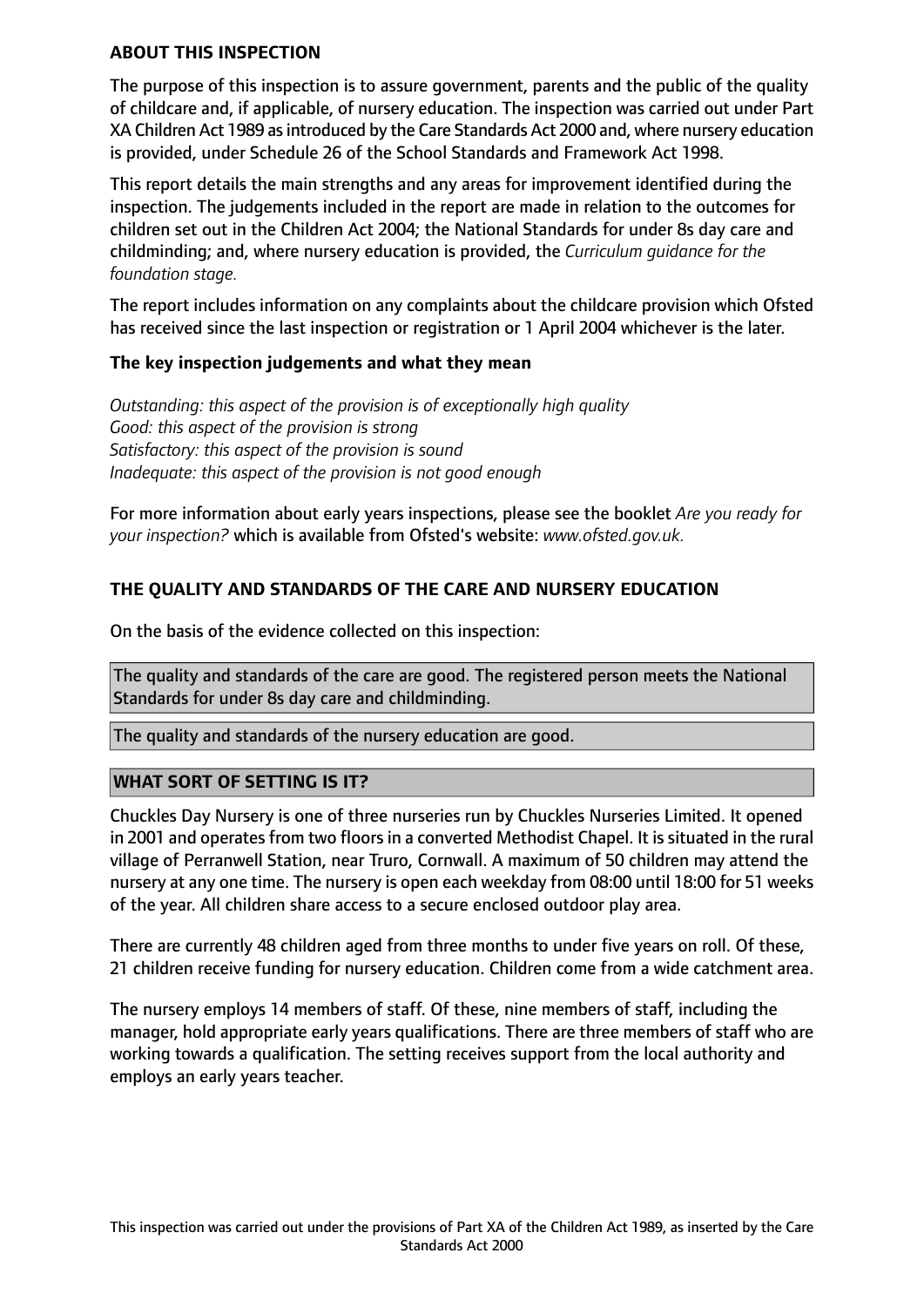## **Helping children to be healthy**

The provision is good.

All children, even the very youngest, demonstrate a good awareness of the importance of following effective health and hygiene routines. They wash their hands before eating and after using the toilet. They dry their hands on individual paper towels, which are disposed of hygienically. Nappies and 'pull-ups' are changed regularly and as required, by staff who wear latex gloves and ensure that changing mats are wiped clean between each use. The nursery environment, toys and equipment are clean and hygienic. All staff hold appropriate first aid training certificates. Accident records contain suitable levels of detail and are shared appropriately with parents and carers. There are effective procedures in place to prevent the spread of infection and to care for sick and injured children.

Children benefit from plenty of space to develop their physical skills. They use large and small construction indoors, move freely in the large rooms and use a suitable range of small tools and resources, such as scissors, glue sticks and writing materials. Outdoors, they run, jump, climb and slide, in addition to using resources such as balls and hoops. Children enjoy outdoor fun and fresh air on a very regular basis. As a result of participating in these activities and from engaging in ongoing discussion with adults, children are developing a good awareness of the positive impact that physical exercise and outdoor play has on their growth and development. Children are able to freely accessfresh drinking water throughout the day. They enjoy a selection of fresh and dried fruits at snack times and a balanced range of healthy and nutritious meals at lunchtime. Food and drink is available in sufficient quantities for children's individual needs.

# **Protecting children from harm or neglect and helping them stay safe**

The provision is good.

Children are cared for in a safe and secure nursery environment. Younger children have use of a large room on the ground floor and older children use a similar room on the first floor. Rooms are very well organised to provide children with opportunities to develop their levels of independence in safety. The baby area is secure, yet open to the main play room, creating an inclusive environment, where children of all ages can interact socially and safely. Staff follow routine daily checks of the premises, toys and equipment to maintain children's safety. Locked gates are appropriately sited to ensure that children cannot access areas that are unsuitable, such as the kitchen and entrance foyer. All children receive high levels of adult support and appropriate supervision for their age and stage of development.

Children benefit from sole use of the nursery premises, which are kept secure at all times. Visitors are screened and monitored effectively by staff. Regular emergency evacuation procedures are practised with all children in order to develop their confidence and familiarity. There are good procedures in place to ensure that children are collected by authorised persons. For example, a record is kept of those who will regularly collect, a password system is in place, identification documents and photographs are requested for those persons not known to staff. Children are safeguarded by staff, who are confident in their ability to identify, record and report any child protection concerns appropriately. There is a good range of safety policies and procedures in place, which are shared appropriately with parents and with which staff are familiar.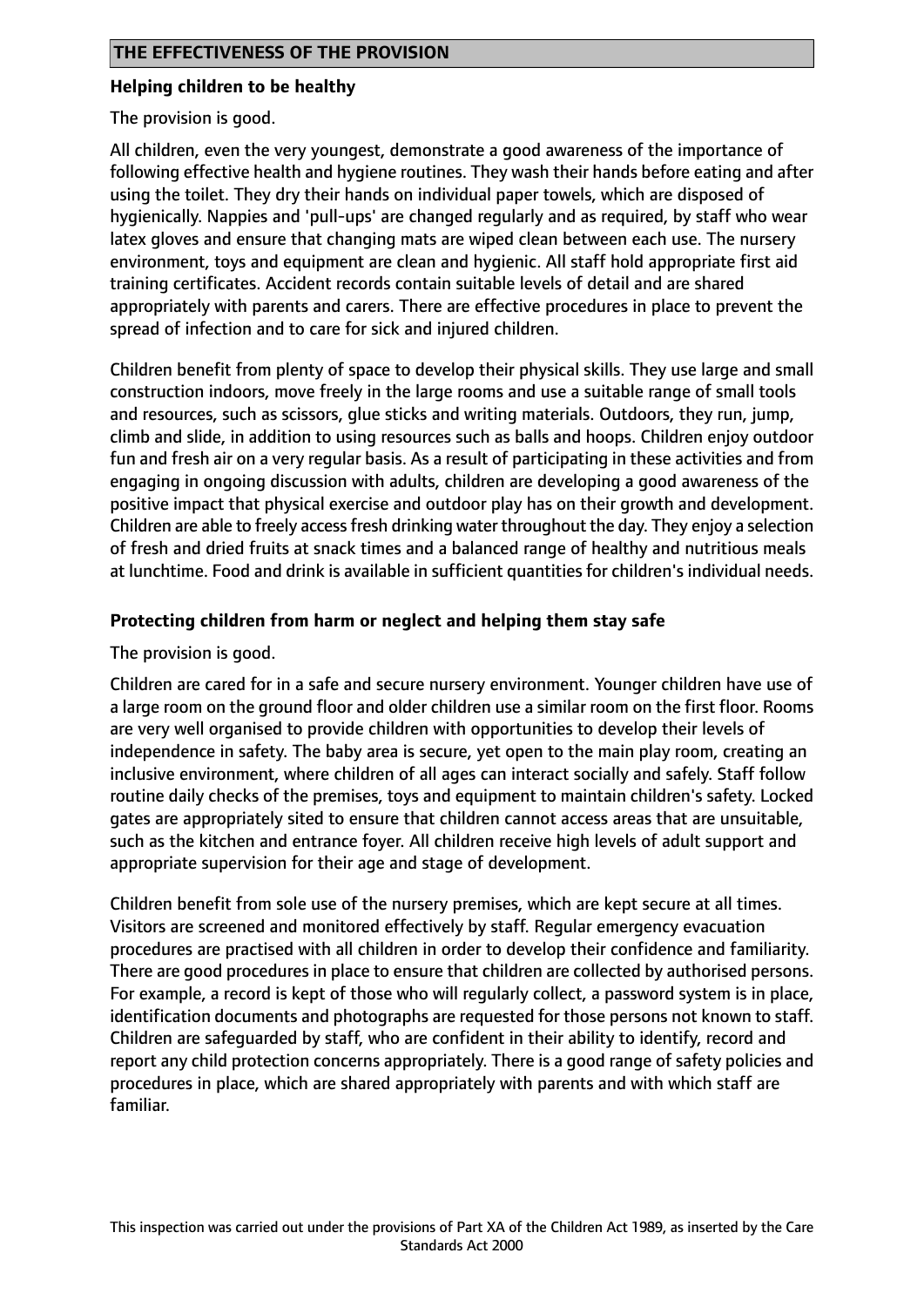## **Helping children achieve well and enjoy what they do**

The provision is good.

Children benefit from a wide range of age appropriate and interesting toys and resources. They are encouraged by adults to engage in a balanced range of self-initiated and planned activities. Children'sindependence is promoted effectively as equipment and tools are stored attractively, at child-height, in low, labelled storage units. As a result, children are also able to extend their ideas further as and when they wish. The familiar daily routine provides all children with a sense of belonging and security, in addition to meeting their individual needs. Children enjoy making and cooking buns, which they later top with icing. They listen attentively to follow the instructions from adults and although all are eager to take part, they demonstrate patience when waiting to take turns. Children freely select from the activities and resources to explore 'gloop', initiate role-play, build and construct. They are actively engaged in worthwhile and purposeful play throughout their time at the nursery. Children enjoy comfortable, quiet areas to rest and relax when they are tired. Adults interact extremely well to encourage and support children in their chosen activity.

## Nursery education.

The quality of teaching and learning is good. Adults working with nursery children are knowledgeable, and experienced in providing good opportunities for all children to make progress along the stepping stones towards the early learning goals. Adults develop comprehensive and effective plans for children's future development of essential learning and skills. The daily routine is used well to provide regular opportunities to explore all areas of learning. Children explore shape, colour and form during whole group discussion time. They count, problem solve and explore the passing of time. They can identify the correct written letter and sound when selecting the letters of their name. Children demonstrate positive and enthusiastic attitudes to learning through their play. They are listened to, and their ideas and views are respected and acted upon. Children are actively encouraged to be involved in future planning and to share their views and experiences with others. Children demonstrate high levels of confidence and independence. This is a result of the expectation of adults, who ensure that children are empowered and encouraged to be actively involved in promoting their own learning.

Children are confident in the pre-school environment. They have established strong and trusting relationships with adults and other children. They enjoy whole group time when they establish the day of the week, discuss the weather and decide what they would like to do during the session. Children are currently exploring the changing weather and this week are focusing on the sunshine. Children make 'fans' with folded paper to cool themselves down when the sun makes them hot. They paint pictures of the sunshine and discuss the colours they will need to depict the hot rays of the sun. Adults provide high levels of support and encouragement to children, interacting positively and appropriately to enable children of differing abilities to reach their full potential. Children follow familiar daily routines which include opportunities to promote their learning and development. They enjoy interesting and enjoyable opportunities for outdoor play on a regular basis. However, the planning does not currently demonstrate sufficient use of the outdoor environment for a range of specific learning opportunities. Children enjoy self-initiated activities, such as role play in the well resourced and attractive role play area. They participate in planned activities with adult support, for example, water play when they pour and measure using different sized vessels.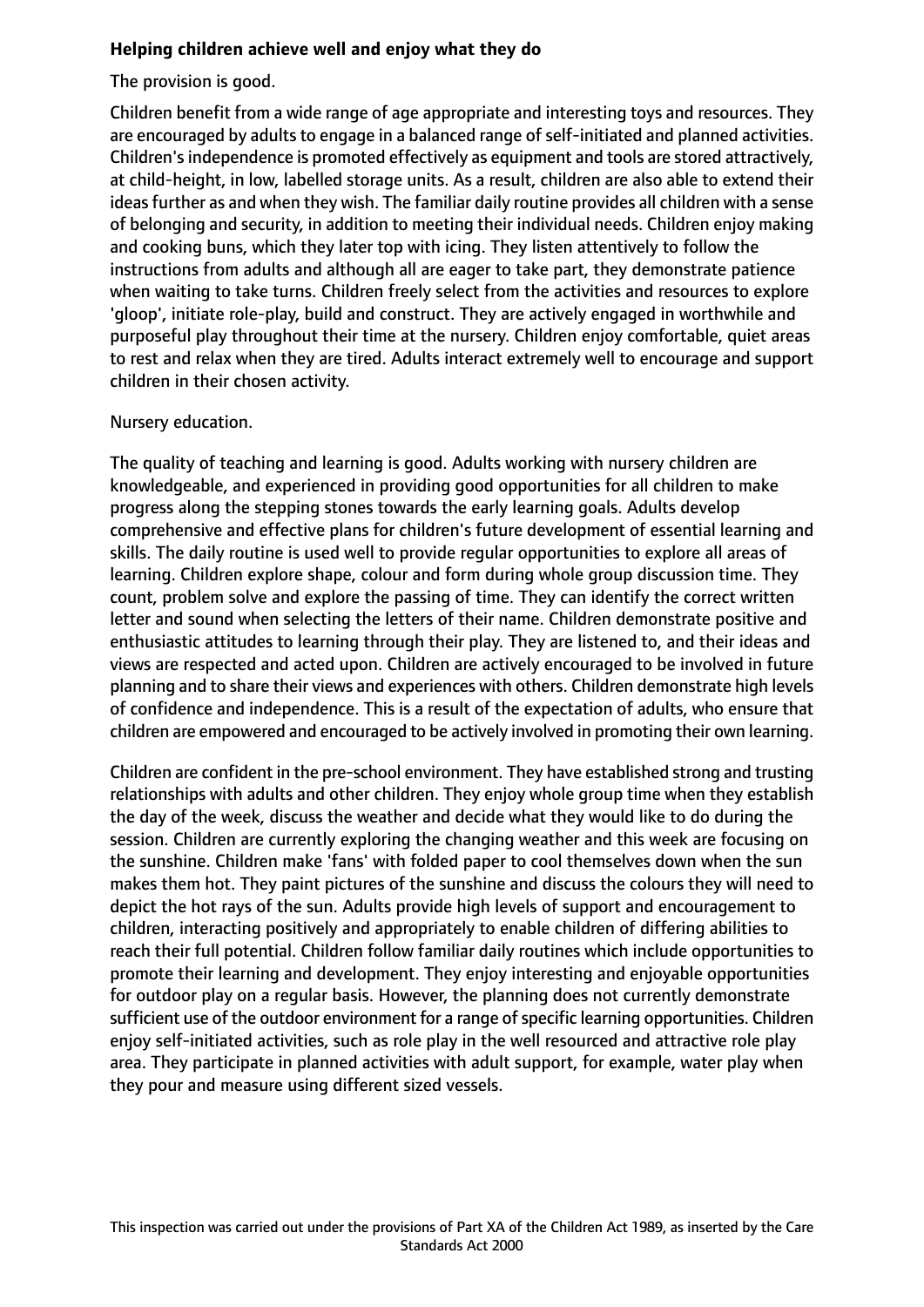# **Helping children make a positive contribution**

The provision is good.

Children benefit from the high level of commitment of staff to identify, respect and meet their individual needs. Each child is designated a key worker, who liaises closely with parents and carers to ensure they share good levels of information regarding the specific requirements, preferences and abilities of each child. However, there is no system in place to effectively establish what children who are new to the setting know, understand and can do. Staff follow good procedures to ensure that new children are able to settle quickly. Older children have access to a good range of toys, resources and attractively framed visual aids which promote a positive awareness of their own cultures and beliefs and those of others, and also of people's differing abilities.

There is evidence that children with learning difficulties and/or disabilities are well supported by knowledgeable and capable staff, who recognise the importance of working closely with parents and carers and any professionals involved. All children are well behaved and polite. They display good table manners and are able to share, cooperate, negotiate and take turns. They follow the examples set by staff, who are good role models. Children are rewarded with plenty of praise and encouragement for their good behaviour, as staff promote positive methods of behaviour management. The partnership with parents and carers is good. Verbal information sharing takes place as children arrive and when they are collected. Children have their own individual folders of work, which are kept close to the entrance door in order for ease of sharing. Regular opportunities for formal sharing of children's assessment records are provided. Children's work is prominently and attractively displayed on the nursery walls. The entrance foyer contains good levels of information. A comprehensive range of written policies and procedures are available to parents and carers. A sufficient level of information is provided regarding the provision of nursery education. Social, moral, spiritual and cultural development is fostered.

# **Organisation**

The organisation is good.

Children benefit from being cared for by a well qualified and experienced staff team. The registered person is actively involved in the day to day operation of the setting. All staff demonstrate a high level of commitment to attending further training and development opportunities. The registered person has developed good procedures for the recruitment and appointment of staff and she ensures appropriate checking procedures are completed. The registered person and staff have organised the nursery well to provide all children with safe and comfortable areas in which to rest and play. There are effective contingency plans in place to provide cover if required.

Children benefit from a broad and balanced curriculum and a familiar daily routine, in which they are actively involved in the planning of activities. Consideration is given to the patterns of children's attendance to ensure that all children receive equal opportunities to be included in all activities. The records of attendance accurately record the times of arrival and departure of children and staff and show that appropriate adult:child ratios are maintained. The leadership and management is good. The registered person is enthusiastic, knowledgeable and experienced. She sets clear directions for staff, who respond by demonstrating a good understanding of their role and responsibilities. All work together effectively as a strong and committed team to support the children and each other. The nursery documentation is stored securely, updated regularly and is shared appropriately and regularly with parents and carers. Confidentiality is respected and maintained. Children's records of progress are passed to parents and carers to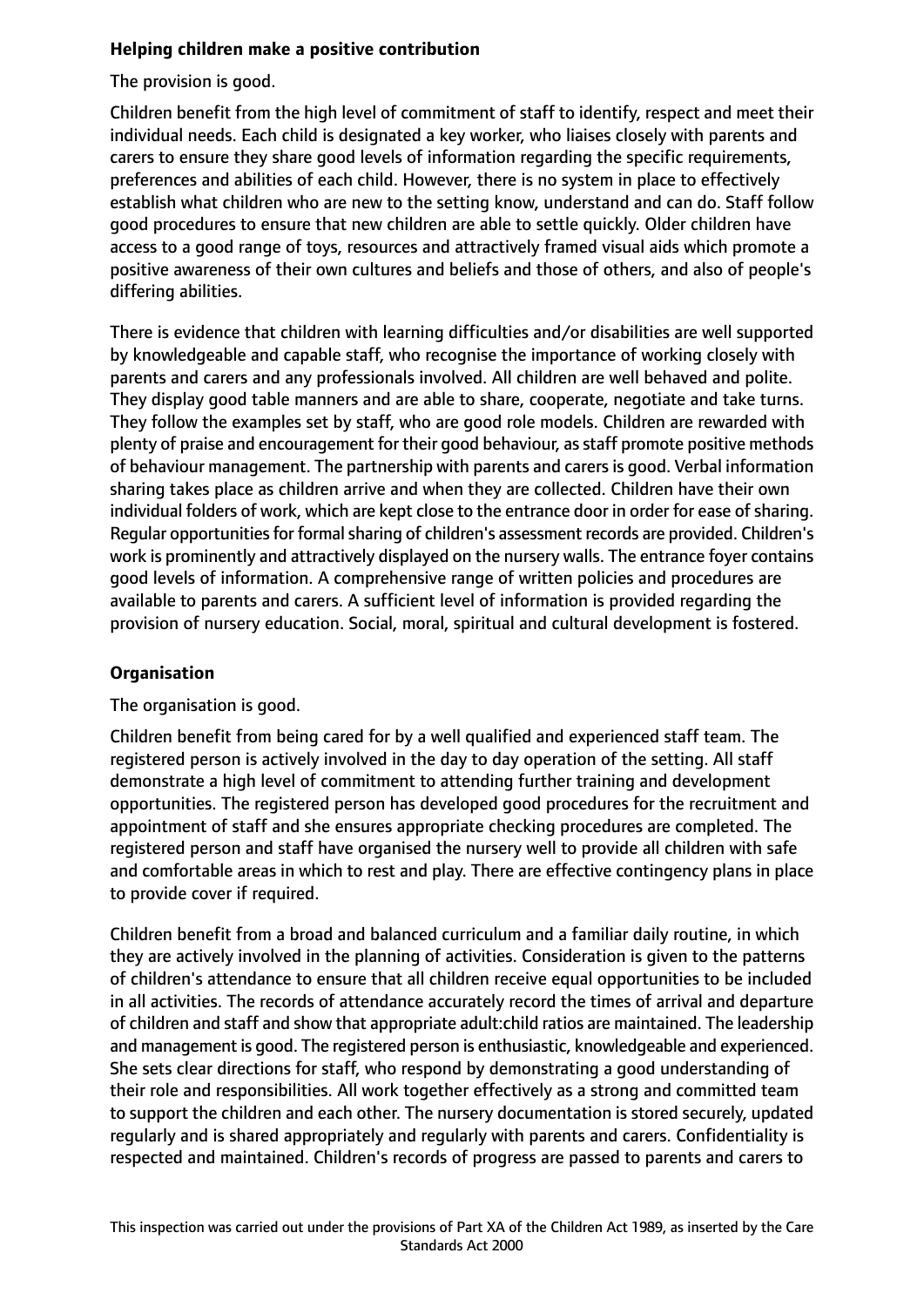share with their chosen school. Staff appraisals are carried out regularly and are used effectively to monitor and evaluate the provision of care and education. Overall the setting meets the needs of the range of the children for whom it provides.

## **Improvements since the last inspection**

At the last inspection the nursery agreed to ensure all records are stored confidentially. All documentation is now securely stored in a locked filing cabinet in the office. As a result, children's personal details are not available to unauthorised persons.

The nursery also agreed to provide opportunities for parents to share information about their child on initial entry to the nursery. There is now a basic enrolment form, which contains essential and useful detail. However, this is not sufficiently useful as a tool for initial assessment purposes.

The nursery agreed to provide regular opportunities to inform parents about their child's progress. There are now good opportunities for children's work to be shared with parents on a regular basis. Verbal information sharing takes place each day between the children's key worker and parent/carers and opportunities for formal one-to-one meetings are also now in place.

The nursery was required to make regular observations and assessments of children's progress to help identify individual targets for development. Comprehensive planning and assessment records have been developed and implemented. These are used effectively to ensure appropriate targets are set for children's 'next steps' and these are clearly linked to future planned activities.

Finally, the nursery agreed to ensure that planned activities differentiate between the needs of all children. Activities are now directly linked to children's individual targets and key workers are aware of children's differing needs, preferences and abilities. As a result, all children receive good opportunities to make progress towards the early learning goals.

## **Complaints since the last inspection**

Since the last inspection there have been no complaints made to Ofsted that required the provider or Ofsted to take any action in order to meet the National Standards.

The provider is required to keep a record of complaints made by parents, which they can see on request. The complaints record may contain complaints other than those made to Ofsted.

## **THE QUALITY AND STANDARDS OF THE CARE AND NURSERY EDUCATION**

On the basis of the evidence collected on this inspection:

The quality and standards of the care are good. The registered person meets the National Standards for under 8s day care and childminding.

The quality and standards of the nursery education are good.